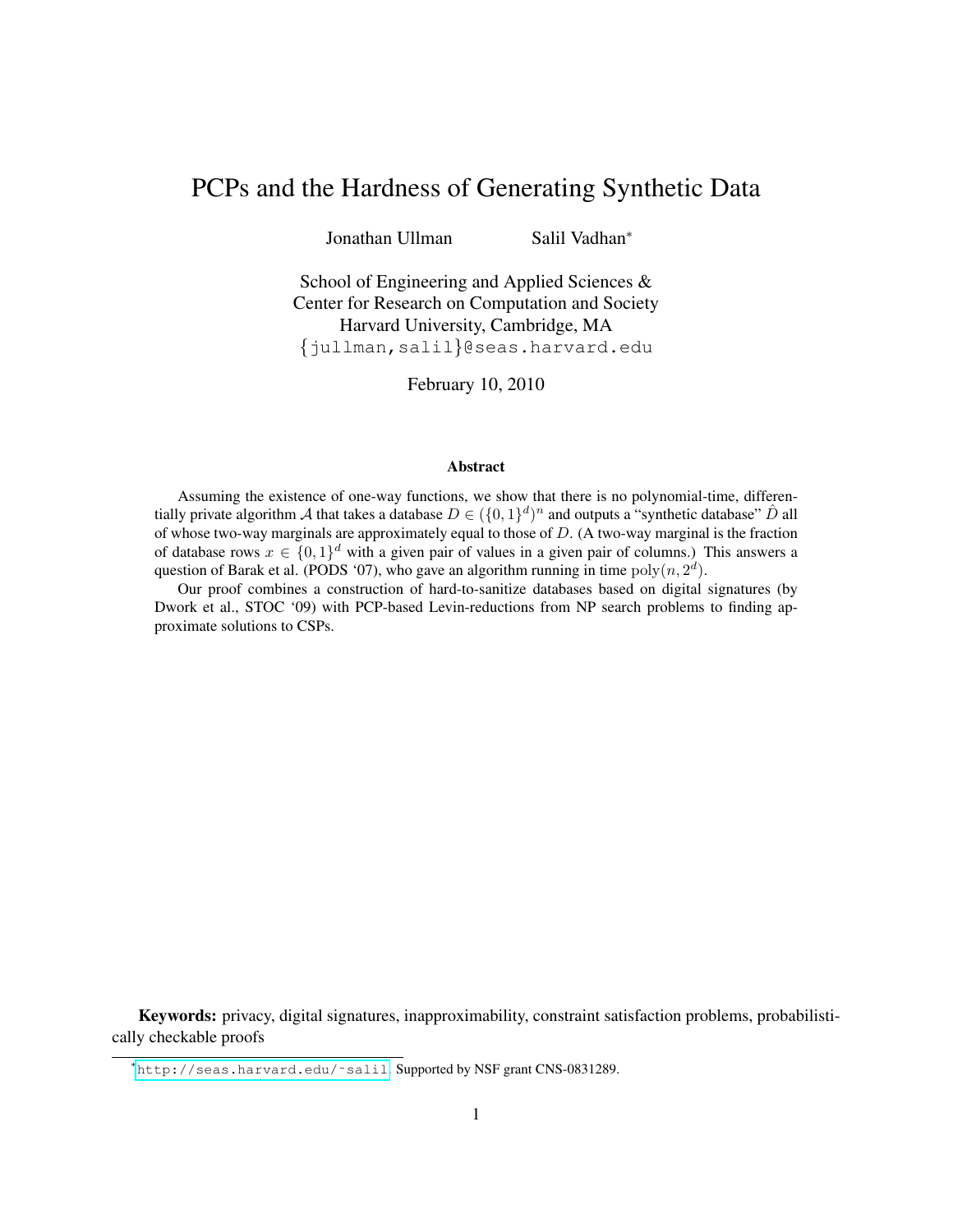# 1 Introduction

There are many settings in which it is desirable to share information about a database that contains sensitive information about individuals. For example, doctors may want to share information about health records with medical researchers, the federal government may want to release census data for public information, and a company like Netflix may want to provide its movie rental database for a public competition to develop a better recommendation system. However, it is important to do this in way that preserves the "privacy" of the individuals whose records are in the database. This privacy problem has been studied by statisticians and the database security community for a number of years (cf., [\[1,](#page-11-0) [13,](#page-11-1) [19\]](#page-12-0)), and recently the theoretical computer science community has developed an appealing new approach to the problem, known as *differential privacy*. (See the surveys  $[15, 14]$  $[15, 14]$ .<sup>[1](#page-1-0)</sup>).

Differential Privacy. A randomized algorithm A is defined to be *differentially private* [\[16\]](#page-12-2) if for every two databases  $D = (x_1, \ldots, x_n)$ ,  $D' = (x'_1, \ldots, x'_n)$  that differ on exactly one row, the distributions  $A(D)$  and  $\mathcal{A}(D')$  are "close" to each other. Formally, we require that  $\mathcal{A}(D)$  and  $\mathcal{A}(D')$  assign the same probability mass to every event, up to a multiplicative factor of  $e^{\epsilon} \approx 1 + \epsilon$ , where  $\epsilon$  is typically taken to be a small constant. (In addition to this multiplicative factor, it is often allowed to also let the probabilities to differ by a negligible additive term.) This captures the idea that no individual's data has a significant influence on the output of  $A$  (provided that data about an individual is confined to one or a few rows of the database). Differential privacy has several nice properties lacking in previous notions, such as being agnostic to the adversary's prior information and degrading smoothly under composition.

With this model of privacy, the goal becomes to design algorithms  $A$  that simultaneously meet the above privacy guarantee and give "useful" information about the database. For example, we may have a true query function c in which we're interested, and the goal is to design A that is differentially private (with  $\epsilon$  as small as possible) and estimates c well (e.g. the error  $|A(D)-c(D)|$  is small with high probability). For example, if  $c(D)$  is the fraction of database rows that satisfy some property — a *counting query* — then it is known that we can take  $A(D)$  to equal  $c(D)$  plus random Laplacian noise with standard deviation  $O(1/(\epsilon n))$ , where n is the number of rows in the database and  $\epsilon$  is the measure of differential privacy [\[8\]](#page-11-3). The papers [\[11,](#page-11-4) [18,](#page-12-3) [8,](#page-11-3) [16\]](#page-12-2) have provided a very good understanding of differential privacy in an interactive model in which real-valued queries  $c$  are made and answered one at a time. The amount of noise that one needs when responding to a query c should be based on the sensitivity of c, as well as the total number of queries answered so far.

However, for many applications, it would be more attractive to do a noninteractive data release, where we compute and release a single, differentially private "summary" of the database that enables others to determine accurate answers to a large class of queries. What form should this summary take? The most appealing form would be a *synthetic database*, which is a new database  $\hat{D} = A(D)$  whose rows are "fake", but come from the same universe as those of  $D$  and are guaranteed to share many statistics with those of  $D$ (up to some accuracy). Some advantages of synthetic data are that it can be easily understood by humans, and statistical software can be run directly on it without modification. For example, these considerations led the German Institute for Employment Research to adopt synthetic databases for the release of employment statistics [\[29\]](#page-12-4).

<span id="page-1-0"></span><sup>&</sup>lt;sup>1</sup>The webpage <http://research.microsoft.com/en-us/projects/databaseprivacy/> is also a comprehensive reference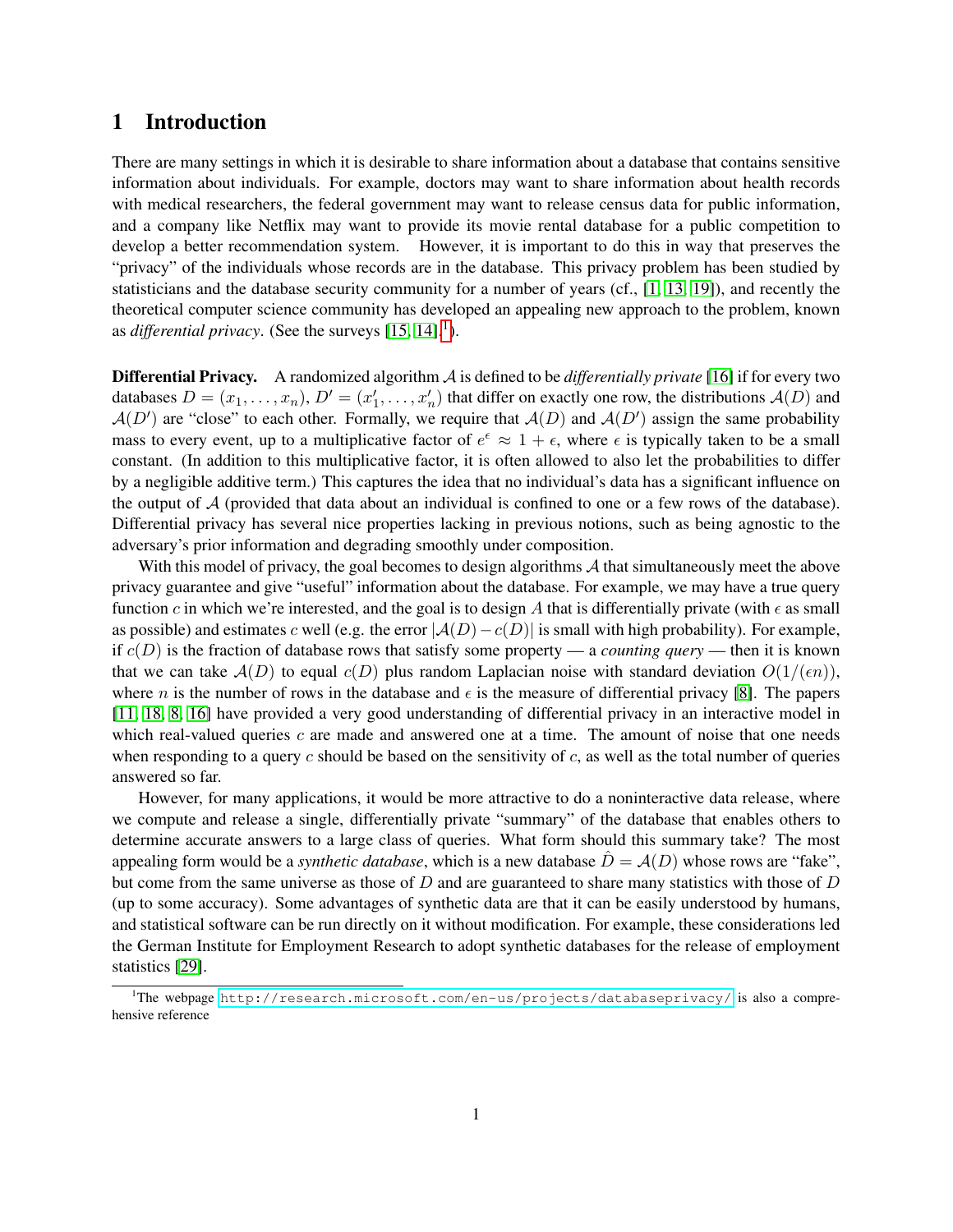Previous Results on Synthetic Data. The first result on producing differentially private synthetic data came in the work of Barak et al. [\[5\]](#page-11-5). Given a database D consisting of n rows from  $\{0,1\}^d$ , they show how to construct a differentially private synthetic database  $\hat{D}$ , also of n rows from  $\{0,1\}^d$ , in which the full "contingency table," consisting of all conjunctive counting queries, is approximately preserved. That is, for every conjunction  $c(x_1, \ldots, x_n) = x_{i_1} \wedge x_{i_2} \wedge \cdots x_{i_k}$  for  $i_1, \ldots, i_k \in [d]$ , the fraction of rows in  $\hat{D}$  that satisfy c equals the fraction of rows in D that satisfy p up to an additive error of  $2^{O(d)}/n$ . The running time of their algorithm is  $poly(n, 2^d)$ , which is feasible for small values of d. They pose as an open problem whether the running time of their algorithm can be improved for the case where we only want to preserve the k-way marginals for small k (e.g.  $k = 2$ ). These are the counting queries corresponding to conjunctions of up to k literals. Indeed, there are only  $O(d)^k$  such conjunctions, and we can produce differentially private estimates for all the corresponding counting queries in time  $poly(n, d^k)$  by just adding noise  $O(d)^k/n$  to each one. Moreover, a version of the Barak et al. algorithm [\[5\]](#page-11-5) can ensure that even these noisy answers are consistent with a real database.<sup>[2](#page-2-0)</sup>

A more general and dramatic illustration of the potential expressiveness of synthetic data came in the work of Blum, Ligett, and Roth [\[9\]](#page-11-6). They show that for every class  $C = \{c : \{0,1\}^d \to \{0,1\}\}\$  of predicates, there is a differentially private algorithm A that produces a synthetic database  $\hat{D} = A(D)$  such that all counting queries corresponding to predicates in C are preserved to within an accuracy of  $\tilde{O}((d \log(|\mathcal{C}|)/n)^{1/3})$ , with high probability. In particular, with  $n = \text{poly}(d)$ , the synthetic data can provide simultaneous accuracy for an *exponential-sized* family of queries (e.g.  $|\mathcal{C}| = 2^d$ ). Unfortunately, the running time of the BLR mechanism is also exponential in d.

Dwork et al. [\[17\]](#page-12-5) gave evidence that the large running time of the BLR mechanism is inherent. Specifically, assuming the existence of one-way functions, they exhibit an efficiently computable family  $\mathcal C$  of predicates (e.g. all circuits of size  $d^2$ ) for which it is infeasible to produce a differentially private synthetic database preserving the counting queries corresponding to C (for databases of any  $n = \text{poly}(d)$  number of rows). For non-synthetic data, they show a close connection between the infeasibility of producing a differentially private summarization and the existence of efficient "traitor-tracing schemes." However, these results leave open the possibility that for *natural* families of counting queries (e.g. those corresponding to conjunctions), producing a differentially private synthetic database (or non-synthetic summarization) can be done efficiently. Indeed, one may have gained optimism by analogy with the early days of computational learning theory, where one-way functions were used to show hardness of learning arbitrary efficiently computable concepts in computational learning theory but natural subclasses (like conjunctions) were found to be learnable [\[31\]](#page-12-6).

Our Result. We prove that it is infeasible to produce synthetic databases preserving even very simple counting queries, such as 2-way marginals:

<span id="page-2-1"></span>**Theorem 1.1.** Assuming the existence of one-way functions, there is a constant  $\gamma > 0$  such that for every *polynomial* p*, there is no polynomial-time, differentially private algorithm* A *that takes a database* D ∈  $(\{0,1\}^d)^{p(d)}$  and produces a synthetic database  $\hat{D} \in (\{0,1\}^d)^*$  such that  $|c(D) - c(\hat{D})| \leq \gamma$  for all 2-way *marginals* c*.*

(Recall that a 2-way marginal  $c(D)$  computes the fraction of database rows satisfying a conjunction of two literals, i.e. the fraction of rows  $x_i \in \{0,1\}^d$  such that  $x_i(j) = b$  and  $x_i(j') = b'$  for some columns  $j, j' \in [d]$  and values  $b, b' \in \{0, 1\}$ .)

<span id="page-2-0"></span><sup>&</sup>lt;sup>2</sup>Technically, this "real database" may assign fractional weight to some rows.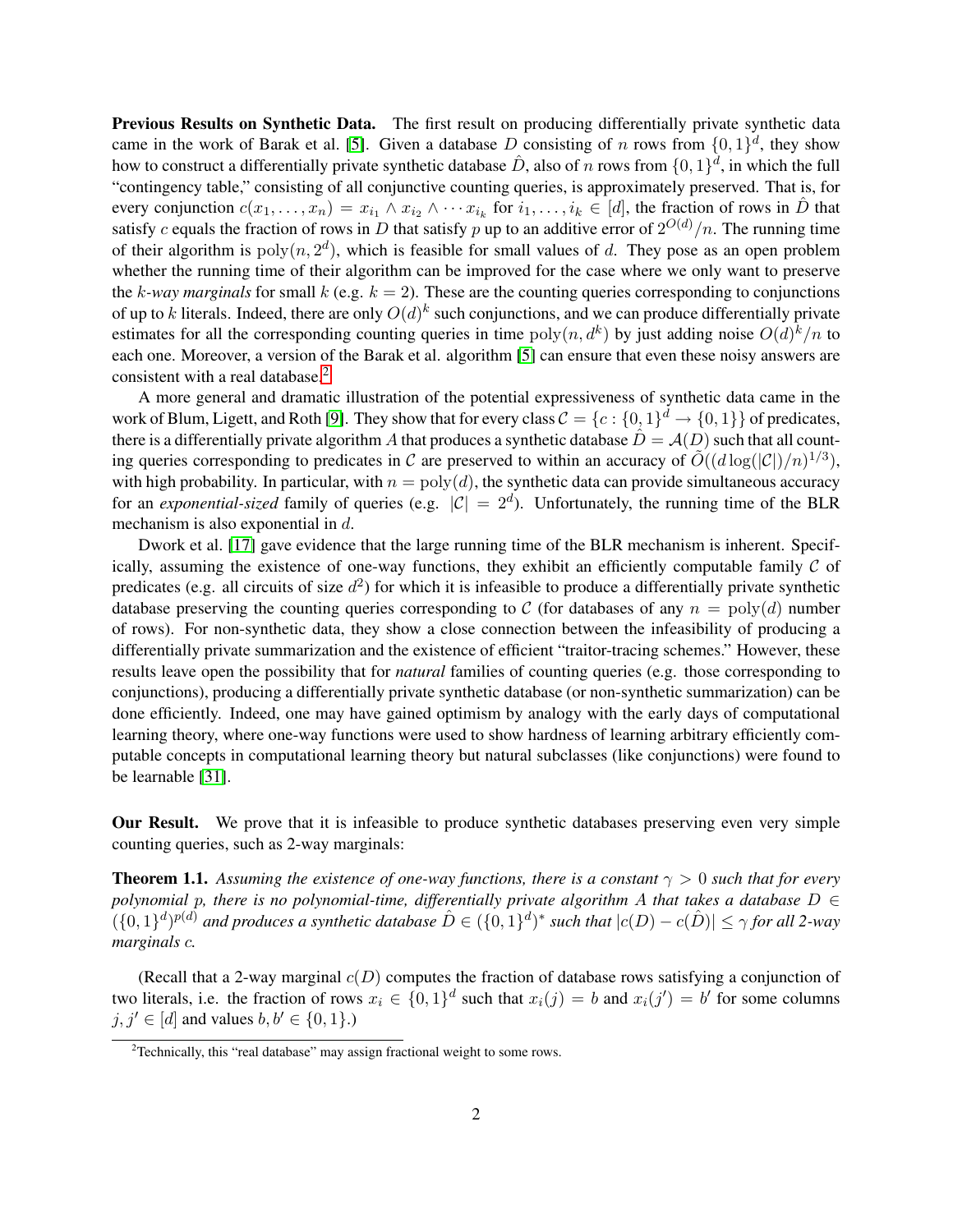In fact, our impossibility result extends from conjunctions of 2 literals to any family of constant arity predicates that contains a function depending on at least two variables.

As mentioned earlier, all 2-way marginals *can* be easily summarized with non-synthetic data (by just adding noise to each of the  $(2d)^2$  values). Thus, our result shows that requiring a synthetic database may severely constrain what sorts of differentially private data releases are possible.

Our proof is obtained by combining the hard-to-sanitize databases of Dwork et al. [\[17\]](#page-12-5) with PCP reductions. They construct a database consisting of valid message-signature pairs  $(m_i, \sigma_i)$  under a digital signature scheme, and argue that any differentially private sanitizer that preserves accuracy for counting queries associated with the signature verification predicate can be used to forge valid signatures. We replace each message-signature pair  $(m_i, \sigma_i)$  with a PCP encoding  $\pi_i$  that proves that  $(m_i, \sigma_i)$  satisfies the signature verification algorithm. We then argue that if accuracy is preserved for a large fraction of the (constant arity) constraints of the PCP verifier, then we can "decode" the PCP to forge a signature.

Our proof has some unusual features among PCP-based hardness results:

- As far as we know, this is the first time that PCPs have been used in conjunction with cryptographic assumptions for a hardness result. (They have been used together for positive results regarding computationally sound proof systems [\[25,](#page-12-7) [26,](#page-12-8) [6\]](#page-11-7).) It would be interesting to see if such a combination could be useful in, say, computational learning theory (where PCPs have been used for hardness of "proper" learning [\[2,](#page-11-8) [20\]](#page-12-9) and cryptographic assumptions for hardness of representation-independent learning [\[31,](#page-12-6) [23\]](#page-12-10)).
- While PCP-based inapproximability results are usually stated as Karp reductions, we actually need them to be *Levin* reductions — capturing that they are reductions between search problems, and not just decision problems. (Previously, this property has been used in the same results on computationally sound proofs mentioned above.)

# 2 Preliminaries

#### 2.1 Sanitizers

Let a *database*  $D \in (\{0,1\}^d)^n$  be a matrix of n rows,  $x_1, \ldots, x_n$ , corresponding to people, each of which contains d binary attributes. A *sanitizer*  $A : (\{0,1\}^d)^n \to \mathcal{R}$  takes a database and outputs some data structure in R. In the case where  $\mathcal{R} = (\{0,1\}^d)^{\hat{n}}$  (an  $\hat{n}$ -row database) we say that A outputs a *synthetic database*.

We would like such sanitizers to be both *private* and *accurate*. In particular, the notion of privacy we are interested in is as follows

<span id="page-3-0"></span>**Definition 2.1** (Differential Privacy). [\[16\]](#page-12-2) A sanitizer  $A: (\{0,1\}^d)^n \to \mathcal{R}$  is  $(\epsilon, \delta)$ -differentially private if for every two databases  $D_1,D_2\in(\{0,1\}^d)^n$  that differ on exactly one row, and every subset  $S\subseteq \mathcal{R}$ 

$$
\Pr[\mathcal{A}(D_1) \in S] \le e^{\epsilon} \Pr[\mathcal{A}(D_2) \in S] + \delta
$$

In the case where  $\delta = 0$  we say that A is  $\epsilon$ -differentially private.

Since a sanitizer that always outputs 0 satisfies Definition [2.1,](#page-3-0) we also need to define what it means for a database to be accurate. In this paper we consider accuracy with respect to counting queries. Consider a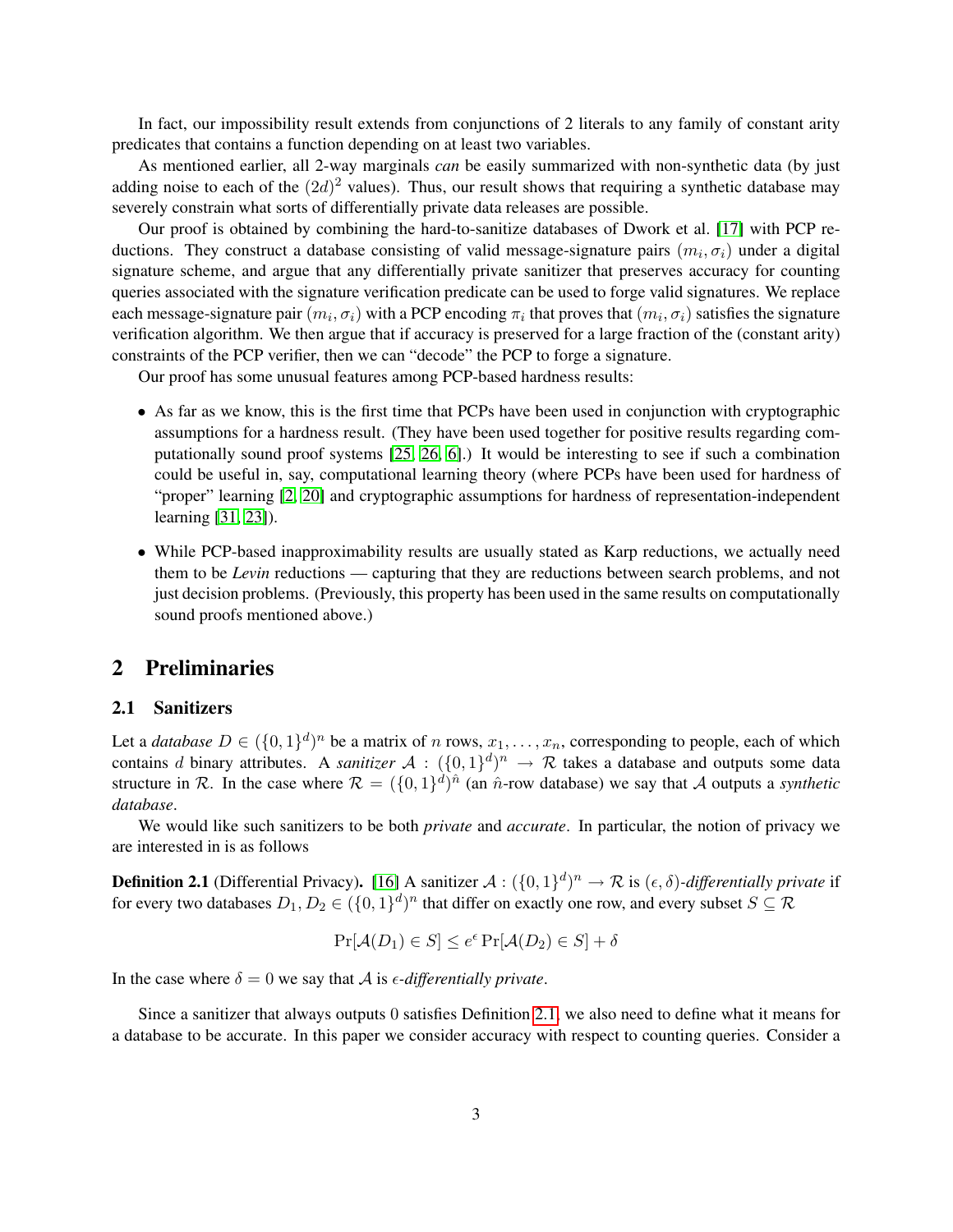set C of boolean predicates  $c: \{0,1\}^d \to \{0,1\}$ . Then each predicate c induces a *counting query* that on database  $D = (x_1, \ldots, x_n) \in (\{0, 1\}^d)^n$  returns

$$
c(D) = \frac{|\{i \in [n] \mid c(x_i) = 1\}|}{|D|}
$$

If the output of A is a synthetic database  $\hat{D}$ , then  $c(\mathcal{A}(D))$  is simply the fraction of rows of  $\hat{D}$  that satisfy the predicate c. However, if  $A$  outputs a data structure that is not a synthetic database, then we require that there is an efficiently computable function  $\mathcal{E}: \mathcal{R} \times \mathcal{C} \to \mathbb{R}$  that estimates  $c(D)$  from the output of  $\mathcal{A}(D)$ and the description of c. For example, A may output a vector  $Z = (c(D) + Z_c)_{c \in \mathcal{C}}$  where  $Z_c$  is a random variable for each  $c \in \mathcal{C}$ .  $\mathcal{E}(Z, c)$  is the c-th component of  $Z \in \mathcal{R} = \mathbb{R}^{|\mathcal{C}|}$ . Abusing notation, we will write  $c(\mathcal{A}(D))$  as shorthand for  $c(\mathcal{E}(\mathcal{A}(D), c))$ .

We will say that  $A$  that outputs a synthetic database is accurate for the concept class  $C$  if the fractional counts  $c(A(D))$  are close to the fractional counts  $c(D)$ . Specifically

**Definition 2.2** (Accuracy). An output Z of sanitizer  $A(D)$  is  $\alpha$ -accurate for a concept class C if

$$
\forall c \in \mathcal{C}, |c(Z) - c(D)| \le \alpha.
$$

A sanitizer A is  $(\alpha, \beta)$ *-accurate* for a concept class C if for every database D,

$$
\Pr_{\mathcal{A}'s \text{ coins}} \left[ \forall c \in \mathcal{C}, \ |c(\mathcal{A}(D)) - c(D)| \leq \alpha \right] \geq 1 - \beta
$$

In this paper we use  $f(n) = \text{negl}(n)$  if  $f(n) = o(n^{-c})$  for every  $c > 0$  and say that  $f(n)$  is *negligible*.

#### 2.2 Hardness of Sanitizing

Differential privacy is a very strong notion of privacy, so it is common to look for hardness results that rule out weaker notions of privacy. These hardness results show that every sanitizer must be "blatantly non-private" in some sense. In this paper our notion of blatant non-privacy roughly states that there exists an efficient adversary who can find a row of the original database using only the output from any efficient sanitizer. Such definitions are also referred to as "row non-privacy." We define hardness-of-sanitization with respect to a particular concept class, and want to exhibit a distribution on databases for which it would be infeasible for any efficient sanitizer to give accurate output without revealing a row of the database. Specifically, following [\[17\]](#page-12-5), we define the following notions

**Definition 2.3** (Database Distribution Ensemble). Let  $\mathcal{D} = \mathcal{D}_d$  be an ensemble of distributions on tuples  $(D, aux)$ , where  $D \in (\{0, 1\}^d)^{n+1}$  is a d-column databases with  $n + 1$  rows, for  $n = n(d)$ , and  $aux \in$  $\{0,1\}^{\text{poly}(d)}$  is a string of *auxiliary information about* D. Let  $(D, D', i, aux) \leftarrow_R \tilde{D}$  denote the experiment in which we choose a tuple  $(D_0, aux) \leftarrow_R \mathcal{D}$  and  $i \in [n]$  uniformly at random, and set D to be the first n rows of  $D_0$  and  $D'$  to be D with the *i*-th row replaced by the  $(n + 1)$ -st row of  $D_0$ .

<span id="page-4-0"></span>**Definition 2.4** (Hard-to-sanitize Distribution). Let C be a concept class,  $\alpha \in [0,1]$  be a parameter, and  $D = D_d$  be a database distribution ensemble.

The distribution D is  $(\alpha, C)$ *-hard-to-sanitize* if there exists an efficient adversary T such that for any alleged polynomial-time sanitizer  $A$  the following two conditions hold:

1. Whenever  $A(D)$  is  $\alpha$ -accurate, then  $\mathcal{T}(A(D), aux)$  outputs a row of D:

$$
\Pr_{(D, D', i, aux) \leftarrow_R \tilde{D} \atop \mathcal{A}'s \text{ and } T's \text{ coins}} [(\mathcal{A}(D) \text{ is a accurate for } C) \land (\mathcal{T}(\mathcal{A}(D), aux) \cap D = \emptyset)] \leq \text{negl}(d).
$$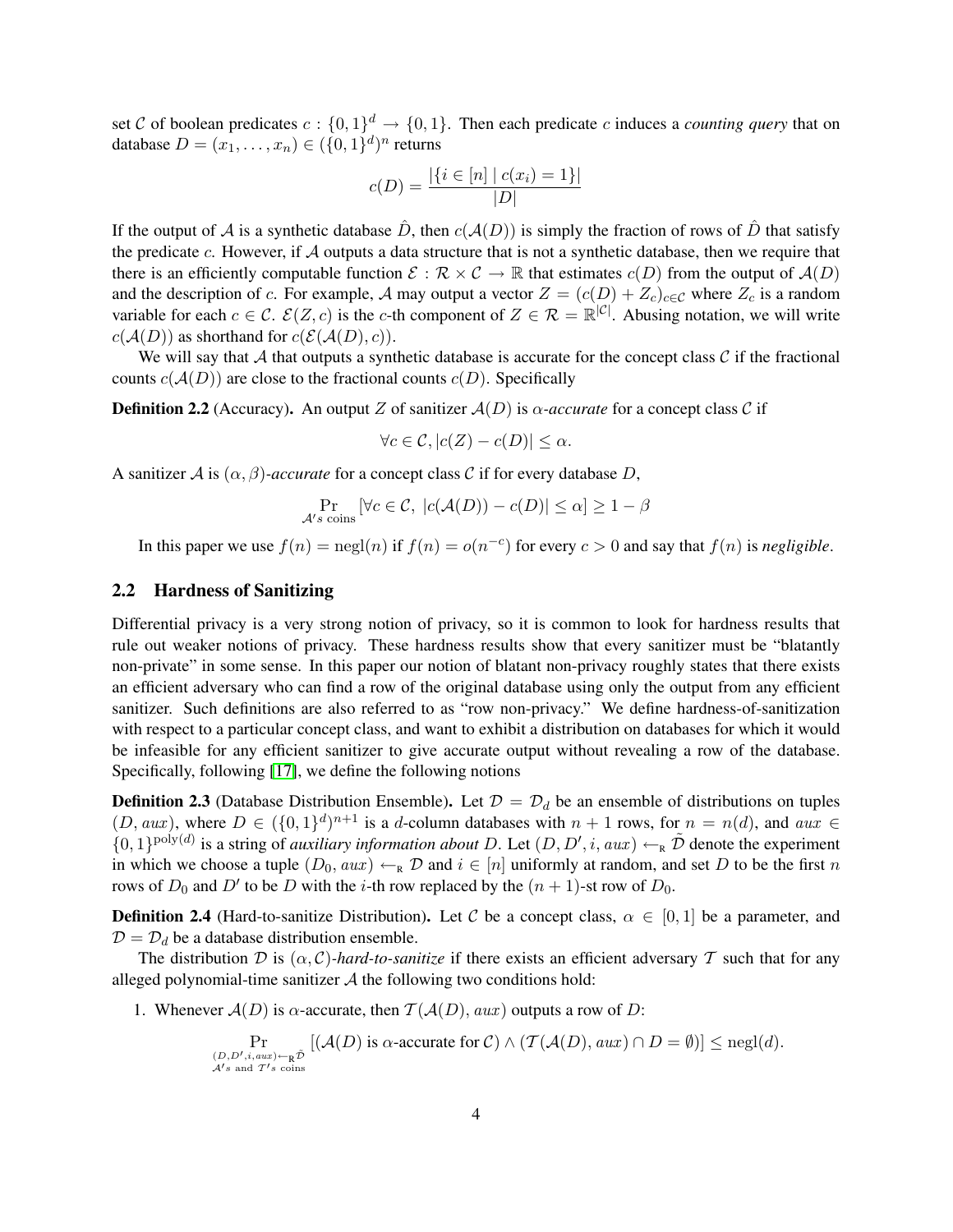2. For every efficient sanitizer A, T cannot extract  $x_i$  from the database  $D'$ :

$$
\Pr_{\substack{(D, D', i, aux) \leftarrow_R \tilde{\mathcal{D}} \\ \mathcal{A}'s \text{ and } T's \text{ coins}}} \left[ \mathcal{T}(\mathcal{A}(D'), aux) = x_i \right] \leq \text{negl}(d)
$$

where  $x_i$  is the *i*-th row of D.

In [\[17\]](#page-12-5), it was shown that every distribution that is  $(\alpha, C)$ -hard-to-sanitize in the sense of Definition [2.4,](#page-4-0) is also hard to sanitize while achieving even weak differential privacy

**Claim 2.5.** [\[17\]](#page-12-5) If a distribution ensemble  $\mathcal{D} = \mathcal{D}_d$  on  $n(d)$ -row databases and auxiliary information is  $(\alpha, C)$ -hard-to-sanitize, then for every constant  $a > 0$  and every  $\beta = \beta(d) \leq 1 - 1/\text{poly}(d)$ , no effi $c$ ient sanitizer that is  $(\alpha,\beta)$ -accurate with respect to  ${\cal C}$  can achieve  $(a\log(n),(1-8\beta)/2n^{1+a})$ -differential *privacy.*

*In particular, for all constants*  $\epsilon, \beta > 0$ , no polynomial-time sanitizer can achieve  $(\alpha, \beta)$ -accurateness *and*  $(\epsilon, \text{negl}(n))$ *-differential privacy.* 

We could use a weaker definition of hard-to-sanitize distributions, which would still suffice to rule out differential privacy, that only requires that for every efficient  $A$ , there exists an adversary  $\mathcal{T}_A$  that almost always extracts a row of D from every  $\alpha$ -accurate output of  $\mathcal{A}(D)$ . In our definition we require that there exists a fixed adversary T that almost always extracts a row of D from every  $\alpha$ -accurate output of any efficient A. Reversing the quantifiers in this fashion only makes our negative results stronger.

In this paper we are concerned with sanitizers that output synthetic databases, so we will relax Definition [2.4](#page-4-0) by restricting the quantification over sanitizers to only those sanitizers that output synthetic data.

**Definition 2.6** (Hard-to-sanitize Distribution as Synthetic Data). A database distribution ensemble  $D$  is  $(\alpha, C)$ -hard-to-sanitize as synthetic data if the conditions of Definition [2.4](#page-4-0) hold for every sanitizer A that outputs a synthetic database.

# 3 Relationship with Hardness of Approximation

The objective of a privacy-preserving sanitizer is to reveal some properties of the underlying database without giving away enough information to reconstruct that database. This requirement has different implications for sanitizers that produce synthetic databases and those with arbitrary output.

The SuLQ framework of [\[8\]](#page-11-3) is a well-studied, efficient technique for achieving  $(\epsilon, \delta)$ -differential privacy, with non-synthetic output. To get accurate, private output for a family of counting queries with predicates in C, we can release a vector of noisy counts  $(c(D) + Z_c)_{c \in C}$  where the random variables  $(Z_c)_{c \in C}$  are drawn independently from a distribution suitable for preserving privacy. (e.g. a Laplace distribution with standard deviation  $O(|\mathcal{C}|/\epsilon n)$ ).

Consider the case of an n-row database D that contains satisfying assignments to a 3CNF formula  $\varphi$ , and suppose our concept class includes all disjunctions on three literals (or, equivalently, all conjunctions on three literals). Then the technique above releases a set of noisy counts that describes a database in which every clause of  $\varphi$  is satisfied by most of the rows of D. However, sanitizers with synthetic-database output are required to produce a database that consists of rows that satisfy most of the clauses of  $\varphi$ .

Because of the noise added to the output, the requirement of a synthetic database does not strictly force the sanitizer to find a satisfying assignment for the given 3CNF. However, it is known to be NP-hard to find even approximate satisfying assignments for many constraint satisfaction problems. In our main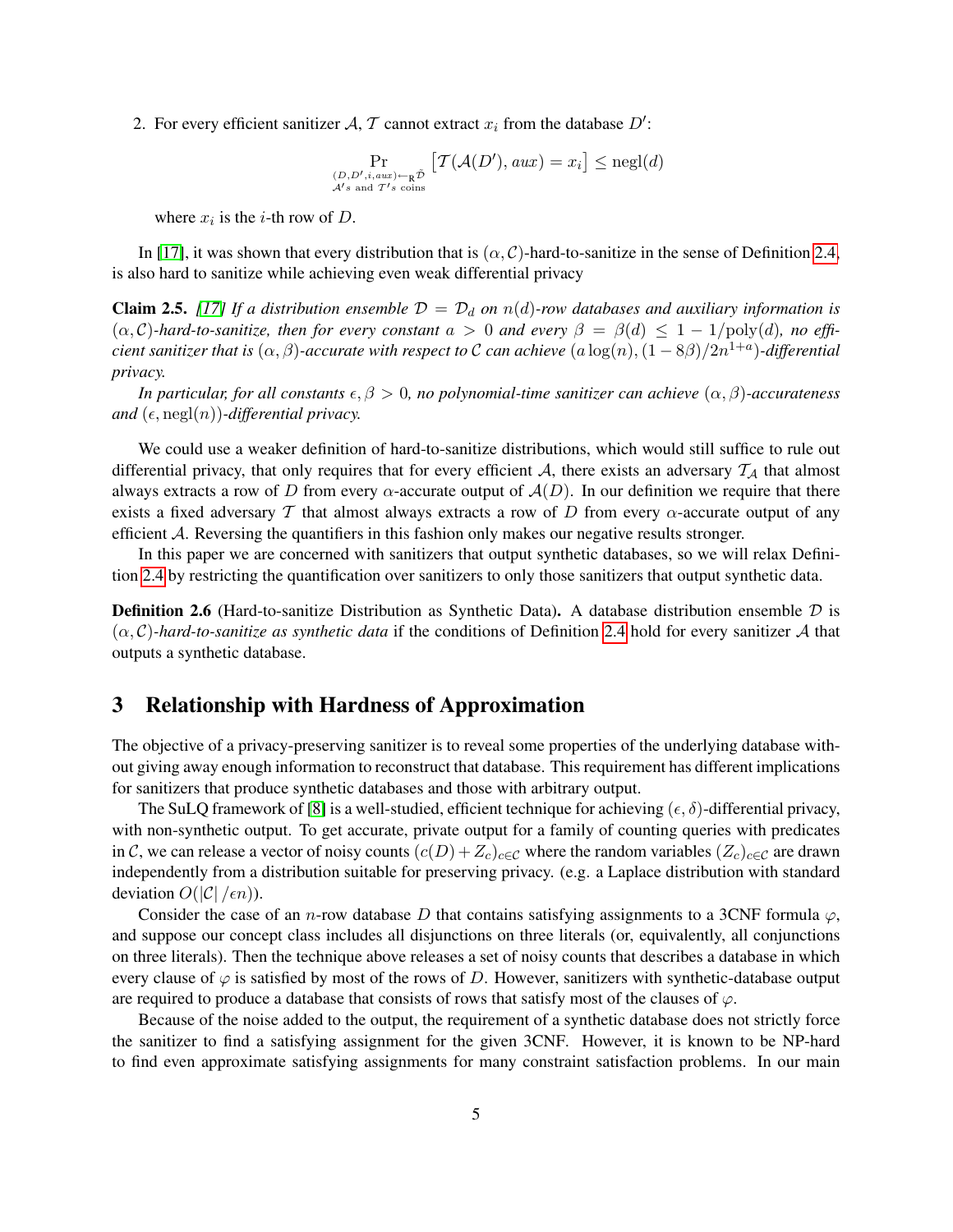result, Theorem [4.4,](#page-8-0) we will show that there exists a distribution over databases that is hard-to-sanitize with respect to synthetic data for any concept class that is sufficient to express a hard-to-approximate constraint satisfaction problem.

#### 3.1 Hard to Approximate CSPs

We define a *constraint satisfaction problem* to be the following.

<span id="page-6-4"></span>Definition 3.1 (Constraint Satisfaction Problem (CSP)). A *family of CSPs*, denoted Γ, is a set of boolean predicates on q variables. For every  $d \geq q$ , let  $\mathcal{C}_{\Gamma}^{(d)}$  $E_F^{(d)}$  be the class consisting of all predicates  $c: \{0,1\}^d \to \mathbb{R}^d$ of the form  $c(u_1, \ldots, u_d) = \gamma(u_{i_1}, \ldots, u_{i_q})$ . We call  $\mathcal{C}_{\Gamma} = \bigcup_{d=q}^{\infty} \mathcal{C}_{\Gamma}^{(d)}$  $T_{\Gamma}^{(a)}$  the *class of constraints of*  $\Gamma$ . Finally, we say a multiset  $\varphi \subseteq C_{\Gamma}^{(d)}$  is a *d-variable instance of*  $C_{\Gamma}$  and each  $\varphi_i \in \varphi$  is a *constraint of*  $\varphi$ .

We say that an assignment x *satisfies* the constraint  $\varphi_i$  if  $\varphi_i(u) = 1$ . For  $\varphi = {\varphi_1, \ldots, \varphi_m}$ , define

$$
\operatorname{val}(\varphi, u) = \frac{\sum_{i=1}^m \varphi_i(u)}{m} \quad \text{and} \quad \operatorname{val}(\varphi) = \max_{u \in \{0,1\}^d} \operatorname{val}(\varphi, u).
$$

For our hardness result, we will need to consider a strong notion of hard constraint satisfaction problems, which is related to probabilistically checkable proofs. First we recall the standard notion of hardness of approximation under Karp reductions. (stated for additive, rather than multiplicative approximation error)

<span id="page-6-3"></span>Definition 3.2 (inapproximability under Karp reductions). A family of CSPs Γ is α*-hard-to-approximate under Karp reductions* if there exists  $\gamma \in [0, 1 - \alpha]$ , and a polynomial-time computable function R such that for every C with input size  $\overline{d}$ , if we set  $\varphi_C = R(C) \subseteq C_\Gamma$ , then

- <span id="page-6-1"></span>1. if C is satisfiable, then  $val(\varphi_C) \geq \gamma$ , and
- <span id="page-6-2"></span>2. if C is unsatisfiable, then  $val(\varphi_C) < \gamma - \alpha$ .

For our hardness result, we will need a stronger notion of inapproximability, which says that we can efficiently transform satisfying assignments of C into solutions to  $\varphi_C$  of high value, and vice-versa.

<span id="page-6-0"></span>Definition 3.3 (inapproximability under Levin reductions). A family of CSPs Γ is α*-hard-to-approximate under Levin reductions* if there exists  $\gamma \in [0, 1-\alpha]$  and polynomial-time computable functions R, Enc, Dec such that for every C with input of size  $\overline{d}$  if we set  $\varphi_C = R(C) \subseteq C_\Gamma$  then

1. for every  $u \in \{0,1\}^d$  such that  $C(u) = 1$ ,  $val(\varphi_C, Enc(u, C)) \ge \gamma$ ,

2. and for every 
$$
\pi \in \{0,1\}^d
$$
 such that  $val(\varphi_C, \pi) \ge \gamma - \alpha$ ,  $C(Dec(\pi, C)) = 1$ ,

3. and for every  $u \in \{0,1\}^d$ ,  $Dec(Enc(u, C)) = u$ 

The notation  $Enc$ , Dec reflects the fact that we think of the set of assignments  $\pi$  such that val $(\varphi_C, \pi)$  $\gamma$  as a sort of error-correcting code on the satisfying assignments to C. Any  $\pi'$  with value close to  $\gamma$  can be decoded to a valid satisfying assignment.

Levin reductions are a stronger notion of reduction than Karp reductions. To see this, let Γ be  $\alpha$ -hard-toapproximate under Levin reductions, and let  $R, Enc, Dec$  be the functions described in Definition [3.3.](#page-6-0) We now argue that for every circuit C, the formula  $\varphi_C = R(C)$  satisfies conditions [1](#page-6-1) and [2](#page-6-2) of Definition [3.2.](#page-6-3) Specifically, if there exists an assignment  $u \in \{0,1\}^d$  that satisfies C, then  $Enc(u, C)$  satisfies at least a  $\gamma$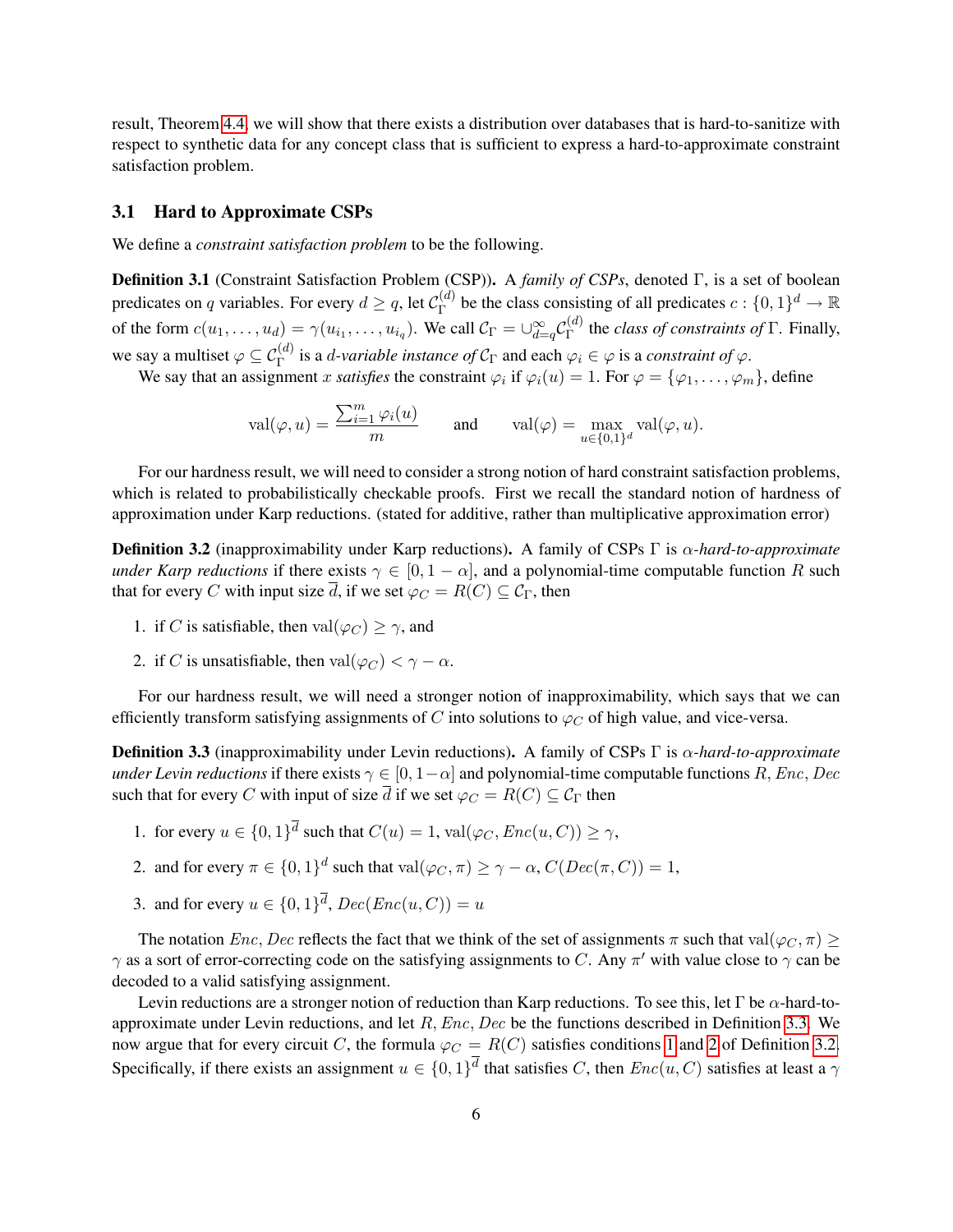fraction of the constraints of  $\varphi_C$ . Conversely if any assignment  $\pi \in \{0,1\}^d$  satisfies at least a  $\gamma - \alpha$  fraction of the constraints of  $\varphi_C$ , then  $Dec(\pi, C)$  is a satisfying assignment of C.

It follows from the PCP Theorem that essentially every class of CSP is hard-to-approximate in this sense. We restrict to CSP's that are closed under complement as it suffices for our application.

<span id="page-7-0"></span>Theorem 3.4. *For every family of CSPs* Γ *that is closed under negation and contains a function that depends on at least two variables, there is a constant*  $\alpha = \alpha(\Gamma)$  *such that either*  $\Gamma$  *is*  $\alpha$ *-hard to approximate under Levin reductions.*

*Proof sketch.* Hardness under Karp reductions follows directly from the classification theorems of Creignou [\[10\]](#page-11-9) and Khanna et al. [\[24\]](#page-12-11). These theorems show that all CSPs are either  $\alpha$ -hard under Karp reductions for some constant  $\alpha > 0$  or can be solved optimally in polynomial time. By inspection, the only CSPs that fall into the polynomial-time cases (0-valid, 1-valid, and 2-monotone) and are closed under negation are those containing only dictatorships and constant functions.

The fact that standard PCPs actually yield Levin reductions has been explicitly discussed and formalized by Barak and Goldreich [\[6\]](#page-11-7) in the terminology of PCPs rather than reductions (the function Enc is called "relatively efficient oracle-construction" and the function Dec is called "a proof-of-knowledge property"). They verify that these properties hold for the PCP construction of Babai et al. [\[4\]](#page-11-10), whereas we need it for PCPs of constant query complexity. While the properties probably holds for most (if not all) existing PCP constructions, the existence of the efficient "decoding" function  $q$  requires some verification. We observe that it follows as a black box from the PCPs of Proximity of [\[7,](#page-11-11) [12\]](#page-11-12). There, a prefix of the PCP (the "implicit input oracle") can be taken to the encoding of a satisfying assignment of the circuit  $C$  in an efficiently decodable error-correcting code. If the PCP verifier accepts with higher probability than the soundness error s, then it is guaranteed that the prefix is close to a valid codeword, which in turn can be decoded to a satisfying assignment. By the correspondence between PCPs and CSPs [\[3\]](#page-11-13), this yields a CSP (with constraints of constant arity) that is  $\alpha$ -hard to approximate under Levin reductions for some constant  $\alpha > 0$  (and  $\gamma = 1$ ). The sequence of approximation-preserving reductions from arbitrary CSPs to MAX-CUT [\[28\]](#page-12-12) can be verified to preserve efficiency of decoding (indeed, the correctness of the reductions is proven by specifying how to encode and decode). Finally, the reductions of [\[24\]](#page-12-11) from MAX-CUT to any other CSP all involve constant-sized "gadgets" that allow encoding and decoding to be done locally and very efficiently.  $\Box$ 

It seems likely that optimized PCP/inapproximability results (like [\[22\]](#page-12-13)) are also Levin reductions, which would yield fairly large values for  $\alpha$  for natural CSPs (e.g.  $\alpha = 1/8 - \epsilon$  if  $\Gamma$  contains all conjunctions of 3-literals, because then  $C_{\Gamma}$  contains MAX 3-SAT.)

# 4 Hard-to-Sanitize Distributions from Hard CSPs

In this section we prove that to efficiently produce a synthetic database that is accurate for the constraints of a CSP that is hard-to-approximate under Levin reductions, we must pay constant error in the worst case. Following [\[17\]](#page-12-5), we start with a digital signature scheme, and a database of valid message-signature pairs. There is a verifying circuit  $C_{vk}$  and valid message-signature pairs are satisfying assignments to that circuit. Now we encode each row of database using the function  $Enc$ , described in Definition [3.3,](#page-6-0) that maps satisfying assignments to  $C_{vk}$  to assignments of the CSP instance  $\varphi_{C_{vk}} = R(C_{vk})$  with value at least  $\gamma$ . Then, any assignment to the CSP instance that satisfies a  $\gamma - \alpha$  fraction of clauses can be decoded to a valid message-signature pair. The database of encoded message-signature pairs is what we will use as our hard-to-sanitize distribution.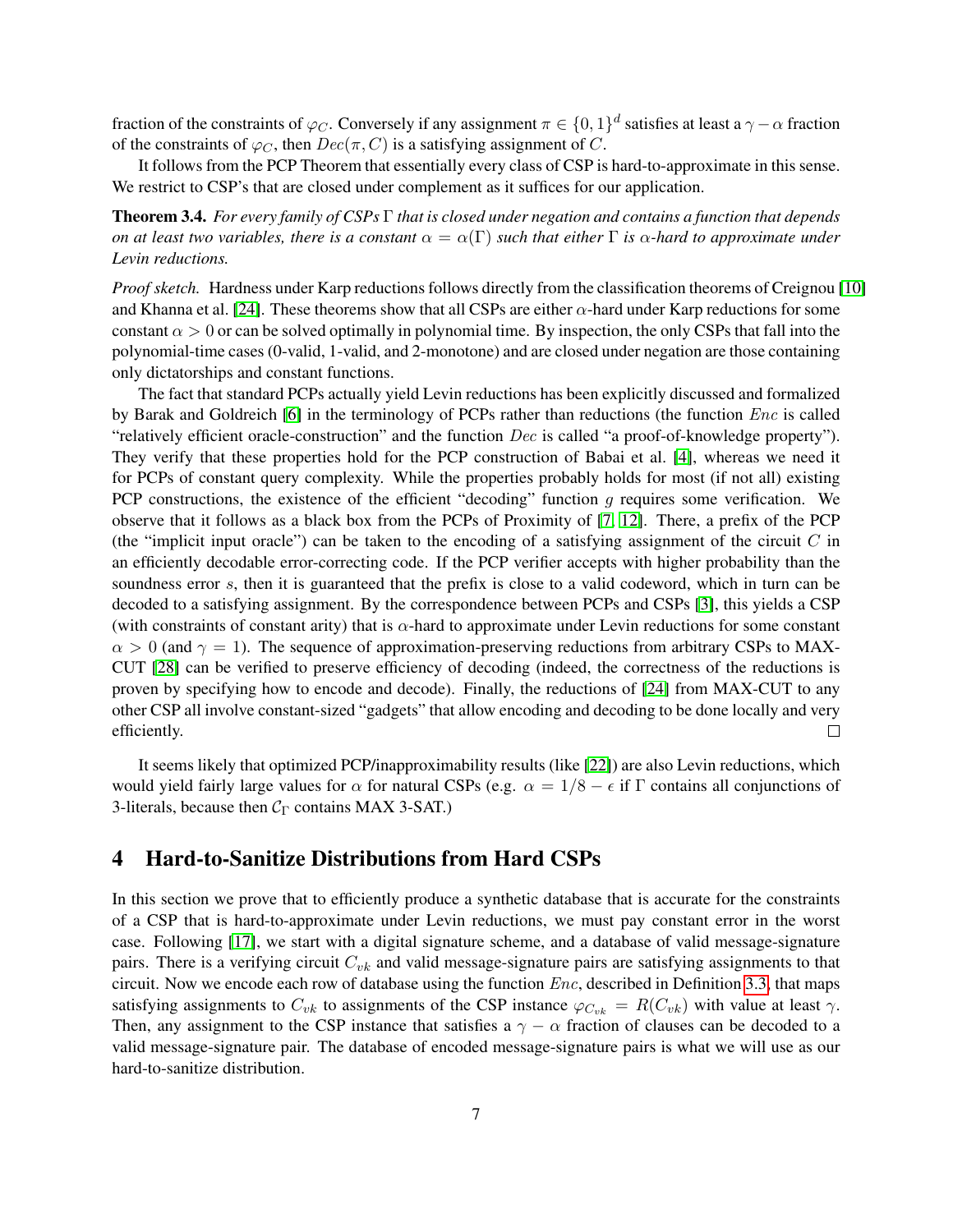#### 4.1 Super-Secure Digital Signature Schemes

Before proving our main result, we will formally define a *super-secure digital signature scheme*. These digital signature schemes have the property that it is infeasible under chosen-message attack to find a new message-signature pair that is different from all obtained during the attack, even a new signature for an old message. First we formally define digital signature schemes

Definition 4.1 (Digital signature scheme). A *digital signature scheme* is a tuple of three probabilistic polynomial time algorithms  $\Pi = (Gen, Sign, Ver)$  such that

- 1. Gen takes as input the security parameter  $1^{\kappa}$  and outputs a key pair  $(sk, vk) \leftarrow_R Gen(1^{\kappa})$ .
- 2. Sign takes sk and a message  $m \in \{0, 1\}^*$  as input and outputs  $\sigma \leftarrow_R Sign_{sk}(m)$ .
- 3. Ver takes vk and pair  $(m, \sigma)$  and deterministically outputs a bit  $b \in \{0, 1\}$ , such that for every  $(sk, vk)$  in the range of *Gen*, and every message m, we have  $Ver_{vk}(m, Sign_{sk}(m)) = 1$ .

We define the security of a digital signature scheme with respect to the following game.

**Definition 4.2** (Weak forgery game). For any signature scheme  $\Pi = (Gen, Sign, Ver)$  and probabilistic polynomial time adversary F, WeakForge(F,  $\Pi$ ,  $\kappa$ ) is the following probabilistic experiment.

- 1.  $(sk, vk) \leftarrow_R Gen(1^{\kappa}).$
- 2. F is given vk and oracle access to  $Sign_{sk}$ . The adversary adaptively queries  $Sign_{sk}$  on a set of messages  $Q \subset \{0,1\}^*$ , receives a set of message-signature pairs  $A \subset \{0,1\}^*$  and outputs  $(m^*, \sigma^*)$ .
- 3. The output of the game is 1 if and only if (1)  $Ver_{vk}(m^*, \sigma^*) = 1$ , and (2)  $(m^*, \sigma^*) \notin A$ .

The weak forgery game is easier for the adversary to win than the standard forgery game because the final condition requires that the signature output by F be different from all pairs  $(m, \sigma) \in A$ , but allows for the possibility that  $m^* \in Q$ . In the standard definition, the final condition would be replaced by  $m^* \notin Q$ . Thus the adversary has more possible outputs that would result in a "win" under this definition than under the standard definition.

**Definition 4.3** (Super-secure digital signature scheme). A digital signature scheme  $\Pi = (Gen, Sign, Ver)$ is *super-secure under adaptive chosen-message attack* if for every probabilistic polynomial time adversary,  $\mathcal{F}, \Pr[\texttt{WeakForge}(\mathcal{F}, \Pi, \kappa) = 1] \leq \text{negl}(\kappa).$ 

Although the above definition is stronger than the usual definition of existentially unforgeable digital signatures, in [\[21\]](#page-12-14) it is shown how to modify known constructions [\[27,](#page-12-15) [30\]](#page-12-16) to obtain a super-secure digital signature scheme from any one-way function.

#### 4.2 Main Hardness Result

We are now ready to now state and prove our hardness result. Let  $\Gamma$  be a family of CSPs and let  $C_{\Gamma}$  =  $\cup_{d=1}^{\infty}\mathcal{C}_{\Gamma}^{(d)}$  $\Gamma$ <sup>(*a*)</sup> be the class of constraints of Γ, which was constructed in Definition [3.1.](#page-6-4) We now state our hardness result.

<span id="page-8-0"></span>**Theorem 4.4.** *For every CSP*  $\Gamma$  *such that*  $\Gamma \cup \neg \Gamma$  *is*  $\alpha$ *-hard-to-approximate under Levin reductions, and*  $e$ very polynomial  $n(d)$ , there exists a distribution ensemble  $\mathcal{D}=\mathcal{D}_d$  on  $n(d)$ -row databases that is  $(\alpha,\mathcal{C}_{\Gamma}^{(d)})$ Γ ) *hard-to-sanitize as synthetic data.*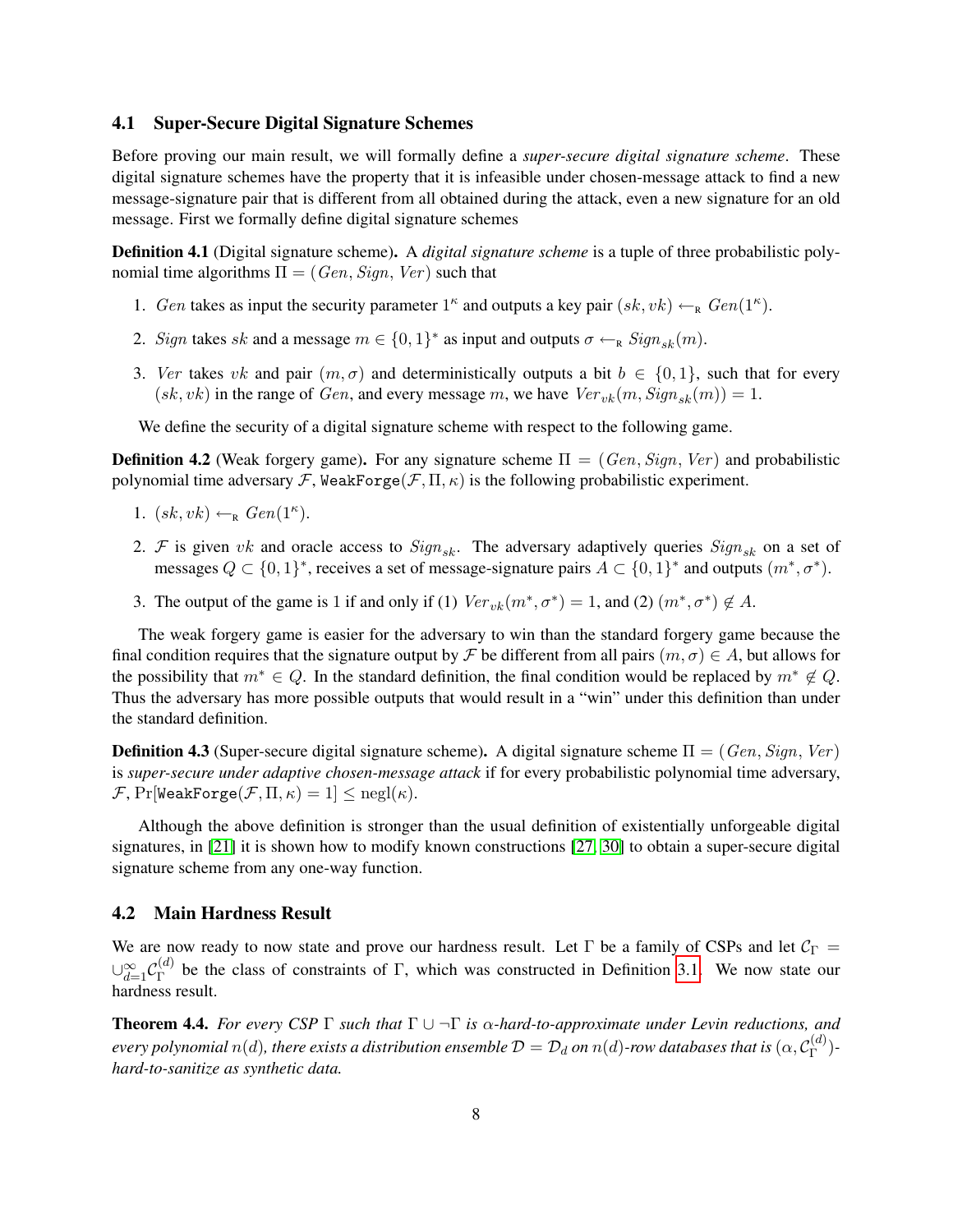*Proof.* Let  $\Pi = (Gen, Sign, Ver)$  be a super-secure digital signature scheme and let Γ be a family of CSPs that is  $\alpha$ -hard-to-approximate under Levin reductions. Let R, Enc, Dec be the polynomial-time functions and  $\gamma \in [0, 1-\alpha]$  be the constant from Definition [3.3.](#page-6-0) Let  $\kappa = d^{\tau}$  for a constant  $\tau > 0$  to be defined later.

Let  $n = n(d) = \text{poly}(d)$  and use  $\ell(s_1)$  to denote the length of the string  $s_1, \mathcal{U}_S$  to denote the uniform distribution over the set S, and  $s_1||s_2$  to denote the concatenation of  $s_1$  and  $s_2$ . We define the database distribution ensemble  $\mathcal{D} = \mathcal{D}_d$  to generate  $n + 1$  random message-signature pairs and then encode them as PCP witnesses with respect to the signature-verification algorithm:

#### Database Distribution Ensemble  $\mathcal{D} = \mathcal{D}_d$ :

 $(sk, vk) \leftarrow_R Gen(1^{\kappa})$  $(m_1,\ldots,m_{n+1})\leftarrow_{\text{\tiny R}} \mathcal{U}_{(\{0,1\}^\kappa)^{n+1}}$ for  $i=1$  to  $n+1$  do  $x'_i := Enc(m_i || Sign_{sk}(m_i), C_{vk})$  $x_i := x_i' \parallel 0^{d - \ell(x_i')}$ end for  $D_0 := (x_1, \ldots, x_{n+1})$ return  $(D_0, vk)$ 

Since  $\ell(x_i') = \text{poly}(\kappa) = \text{poly}(d^{\tau})$ , we can choose the constant  $\tau > 0$  to be small enough so that  $\ell(x'_i) < d$ , and the above is well-defined.

Every valid pair  $(m, Sign_{sk}(m))$  is a satisfying assignment of the circuit  $C_{vk}$ , hence every row of  $D_0$ constructed in this way will satisfy at least a  $\gamma$  fraction of the clauses of the formula  $\varphi_{C_{v,k}} = R(C_{vk})$ .

We now prove the following two lemmas that will establish that  $D$  is hard-to-sanitize:

Lemma 4.5. *There exists an adversary* T *such that for every polynomial time sanitizer* A*,*

<span id="page-9-0"></span>
$$
\Pr_{\substack{(D, D', i, aux) \leftarrow_R \tilde{\mathcal{D}} \\ \mathcal{A}'s \text{ and } T's \text{ coins}}} \left[ (\mathcal{A}(D) \text{ is } \alpha \text{-accurate for } \mathcal{C}_{\Gamma}^{(d)}) \land (\mathcal{T}(\mathcal{A}(D), aux) \cap D = \emptyset) \right] \le \text{negl}(d) \tag{1}
$$

*Proof.* Our privacy adversary tries to find a row of the original database by trying to PCP-decode each row of the "sanitized" database and then re-encoding it. Formally, we define the privacy adversary by means of a subroutine that tries to PCP-decode each row of the input database:

```
Subroutine \mathcal{T}_0(\hat{D}, v_k):
```

```
(\hat{x}_1, \ldots, \hat{x}_{\hat{n}}) := \hat{D}\varphi_{C_{vk}} = R(C_{vk})for i = 1 to \hat{n} do
    if \operatorname{val}(\varphi_{C_{vk}}, \hat{x}_i) \ge \gamma - \alpha then
         return Dec(\hat{x}_i, C_{vk})end if
end for
return ⊥
```

```
Privacy Adversary \mathcal{T}(\hat{D}, v k):
   return Enc(\mathcal{T}_0(\hat{D}, vk), C_{vk})
```
Let  $A$  be a polynomial-time sanitizer, we will show that Inequality [\(1\)](#page-9-0) holds.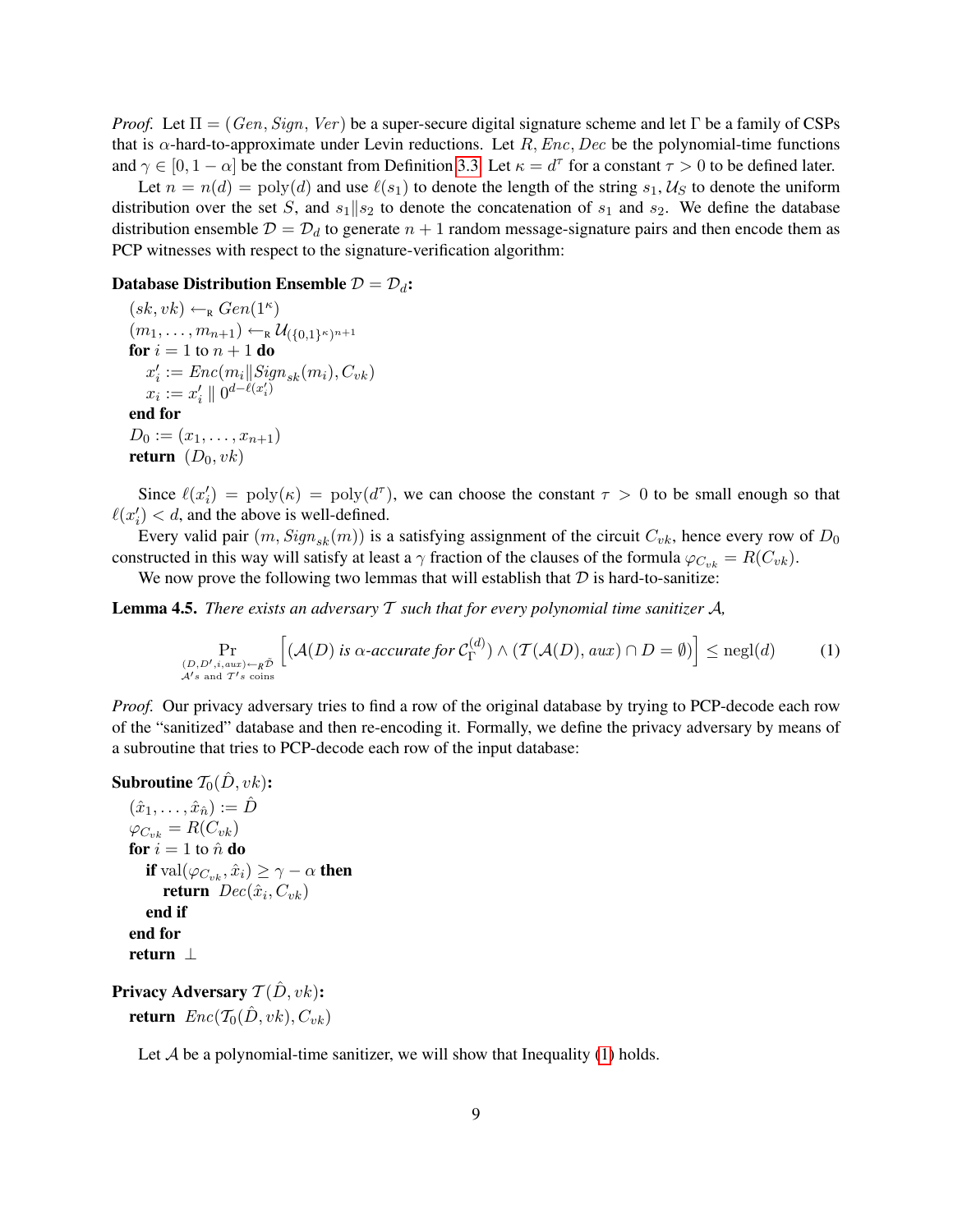<span id="page-10-0"></span>**Claim 4.6.** *If*  $\hat{D} = A(D)$  *is*  $\alpha$ *-accurate for*  $C_{\Gamma}^{(d)}$  $T_{\Gamma}^{(d)}$ , then  $\mathcal{T}_0(\hat{D}, v k)$  outputs a pair  $(m, \sigma)$  s.t.  $C_{vk}(m, \sigma) = 1$ .

*Proof.* First we show that if  $\hat{D}$  is  $\alpha$ -accurate, then  $\mathcal{T}_0(\hat{D}, vk) \neq \bot$ . Since every  $(m_i, Sign_{sk}(m_i))$  pair is a satisfying assignment to  $C_{vk}$ , the definition of *Enc* (Definition [3.3\)](#page-6-0) implies that each row  $x_i$  of *D* has  $val(\varphi_{C_{nk}}, x_i) \geq \gamma$ . Thus if  $\varphi_{C_{nk}} = {\varphi_1, \ldots, \varphi_m}$ , then

$$
\frac{1}{m}\sum_{j=1}^m\varphi_j(D) = \frac{1}{m}\sum_{j=1}^m\left(\frac{1}{n}\sum_{i=1}^n\varphi_j(x_i)\right) = \frac{1}{n}\sum_{i=1}^n\text{val}(\varphi_{C_{vk}}, x_i) \ge \gamma.
$$

Since  $\hat{D}$  is  $\alpha$ -accurate, then for every constraint  $\varphi_j \in \varphi_{C_{vk}}$ , we have  $\varphi_j(\hat{D}) \geq \varphi_j(D) - \alpha$ . Thus

$$
\frac{1}{\hat{n}}\sum_{i=1}^{\hat{n}} \text{val}(\varphi_{C_{vk}}, \hat{x}_i) = \frac{1}{m}\sum_{j=1}^m \varphi_j(\hat{D}) \ge \frac{1}{m}\sum_{j=1}^m \varphi_j(D) - \alpha \ge \gamma - \alpha.
$$

So for at least one row  $\hat{x} \in \hat{D}$  it must be the case that val $(\varphi_{C_{nk}}, \hat{x}) \geq \gamma - \alpha$ . The definition of Dec (Definition [3.3\)](#page-6-0) implies  $C_{vk}(Dec(\hat{x}, C_{vk})) = 1$ .  $\Box$ 

Now notice if  $T_0(A(D, vk))$  outputs a valid message-signature pair but  $T(A(D), vk) \cap D = \emptyset$ , then this means  $T_0(A(D), vk)$  is forging a new signature not among those used to generate D, violating the security of the digital signature scheme. Formally, we construct a forger as follows:

Forger  $F(vk)$  with oracle access to  $Sign_{sk}$ :

Use the oracle  $Sign_{sk}$  to generate an n-row database D just as in the definition of  $\mathcal{D}_d$  (consisting of PCP encodings valid message-signature pairs).

 $\ddot{D} := \mathcal{A}(D)$ return  $\hat{x}^* := \mathcal{T}_0(\hat{D}, v k)$ 

Notice that running  $\mathcal F$  in the weak forgery game is equivalent to running  $\mathcal T$  in the experiment of inequal-ity [\(1\)](#page-9-0), except that F does not re-encode the output of  $T_0(A(D), vk)$ . By the super-security of the signature scheme, if the  $\hat{x}^*$  output by F is a valid message-signature pair (as holds if  $\mathcal{A}(D)$  is  $\alpha$ -accurate for  $\mathcal{C}_{\Gamma}^{(d)}$  $\mathop{\Gamma}\limits^{(a)},$ by Claim [4.6\)](#page-10-0), then it must be one of the message-signature pairs used to construct  $D$  (except with probability negl $(\kappa)$  = negl $(d)$ ). This implies that  $\mathcal{T}(\mathcal{A}(D), vk) = Enc(\hat{x}^*, C_{vk}) \in D$  (except with negligible probability). Thus, we have

$$
\Pr_{(D, D', i, aux) \leftarrow_R \tilde{\mathcal{D}}} [\mathcal{A}(D) \text{ is } \alpha\text{-accurate for } \mathcal{C}_{\Gamma}^{(d)} \Rightarrow \mathcal{T}(\mathcal{A}(D), vk) \in D] \ge 1 - \text{negl}(d),
$$

which is equivalent to the statement of the lemma.

Lemma 4.7.

$$
\Pr_{(D, D', i, aux) \leftarrow_R \tilde{\mathcal{D}}} \left[ \mathcal{T}(\mathcal{A}(D'), aux) = x_i \right] \le \text{negl}(d)
$$
  
 $\mathcal{A'}_{s \text{ and } T's \text{ coins}}$ 

*Proof.* Since the messages  $m_i$  used in  $D_0$  are drawn independently,  $D'$  contains no information about the message  $m_i$ , thus no adversary can, on input  $\mathcal{A}(D')$  output the target row  $x_i$  except with probability  $2^{-\kappa}$  =  $negl(d)$ .  $\Box$ 

These two claims suffice to establish that  $\mathcal D$  is  $(\alpha, \mathcal C_{\Gamma})$ -hard-to-sanitize.

 $\Box$ 

 $\Box$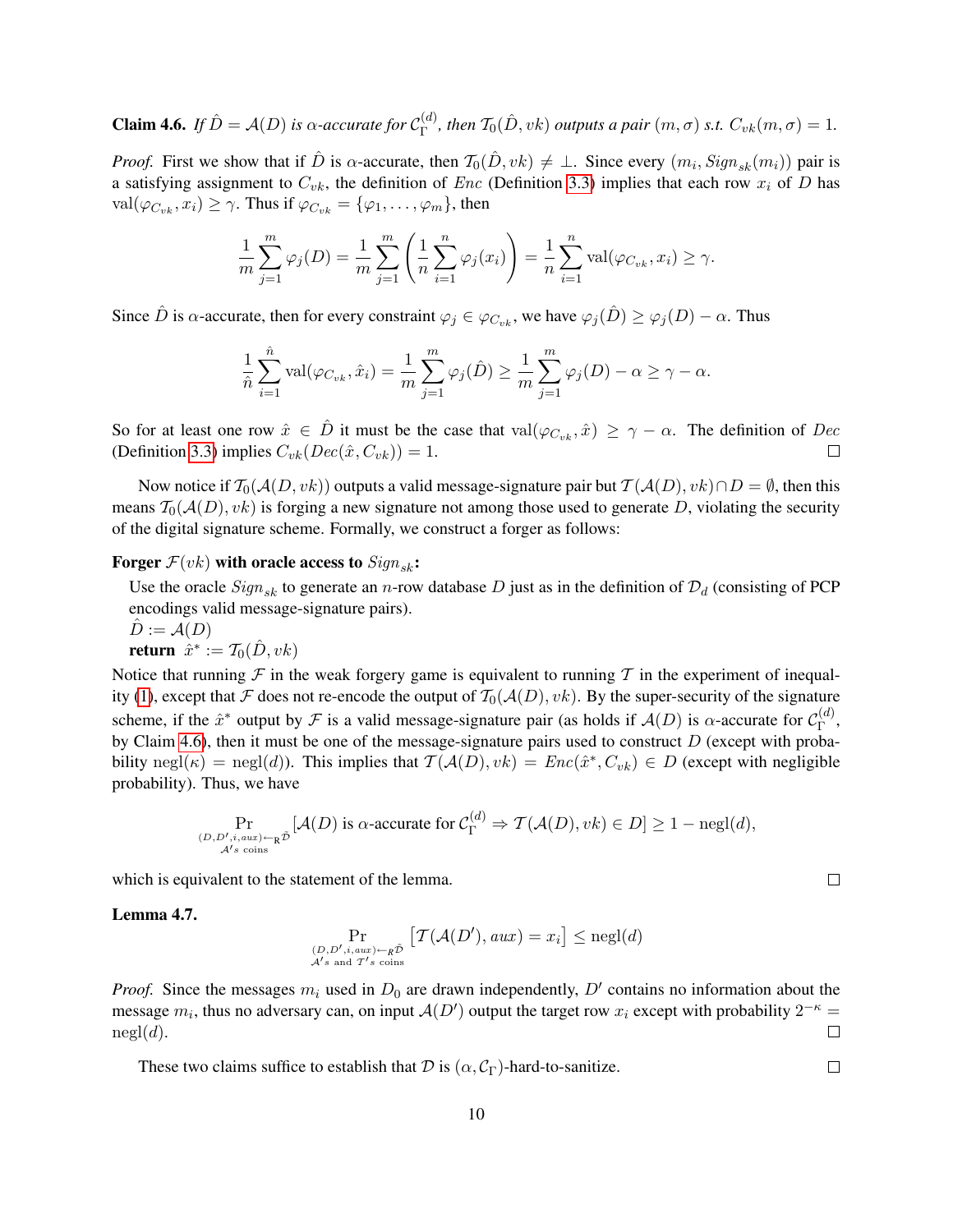One remark about our proof is that the construction of our signature-forging adversary works even if the sanitizer A gets the verification key as auxiliary input. This extra generality makes our negative result stronger, but auxiliary input was omitted from the definition of the sanitizer to maintain consistency with the standard definition of differential privacy.

Theorem [1.1](#page-2-1) in the introduction follows by combining Theorems [3.4](#page-7-0) and [4.4.](#page-8-0)

### Acknowledgments

We thank Boaz Barak, Irit Dinur, Cynthia Dwork, Vitaly Feldman, Oded Goldreich, Johan Håstad, Valentine Kabanets, Dana Moshkovitz, Anup Rao, Les Valiant for helpful conversations.

### References

- <span id="page-11-0"></span>[1] ADAM, N. R., AND WORTMANN, J. Security-control methods for statistical databases: A comparative study. *ACM Computing Surveys 21* (1989), 515–556.
- <span id="page-11-8"></span>[2] ALEKHNOVICH, M., BRAVERMAN, M., FELDMAN, V., KLIVANS, A. R., AND PITASSI, T. The complexity of properly learning simple concept classes. In *J. Comput. Syst. Sci.* (2008), vol. 74, pp. 16–34.
- <span id="page-11-13"></span>[3] ARORA, S., LUND, C., MOTWANI, R., SUDAN, M., AND SZEGEDY, M. Proof verification and the hardness of approximation problems. In *Electronic Colloquium on Computational Complexity (ECCC)* (1998), vol. 5.
- <span id="page-11-10"></span>[4] BABAI, L., FORTNOW, L., LEVIN, L. A., AND SZEGEDY, M. Checking computations in polylogarithmic time. In *STOC* (1991), pp. 21–31.
- <span id="page-11-5"></span>[5] BARAK, B., CHAUDHURI, K., DWORK, C., KALE, S., MCSHERRY, F., AND TALWAR, K. Privacy, accuracy, and consistency too: A holistic solution to contingency table release. In *Proceedings of the 26th Symposium on Principles of Database Systems* (2007), pp. 273–282.
- <span id="page-11-7"></span>[6] BARAK, B., AND GOLDREICH, O. Universal arguments and their applications. In *SIAM J. Comput.* (2008), vol. 38, pp. 1661–1694.
- <span id="page-11-11"></span>[7] BEN-SASSON, E., GOLDREICH, O., HARSHA, P., SUDAN, M., AND VADHAN, S. P. Robust pcps of proximity, shorter pcps, and applications to coding. In *SIAM J. Comput.* (2006), vol. 36, pp. 889–974.
- <span id="page-11-3"></span>[8] BLUM, A., DWORK, C., MCSHERRY, F., AND NISSIM, K. Practical privacy: The SuLQ framework. In *Proceedings of the 24th ACM SIGMOD-SIGACT-SIGART Symposium on Principles of Database Systems* (June 2005).
- <span id="page-11-6"></span>[9] BLUM, A., LIGETT, K., AND ROTH, A. A learning theory approach to non-interactive database privacy. In *Proceedings of the 40th ACM SIGACT Symposium on Thoery of Computing* (2008).
- <span id="page-11-9"></span>[10] CREIGNOU, N. A dichotomy theorem for maximum generalized satisfiability problems. In *J. Comput. Syst. Sci.* (1995), vol. 51, pp. 511–522.
- <span id="page-11-4"></span>[11] DINUR, I., AND NISSIM, K. Revealing information while preserving privacy. In *Proceedings of the Twenty-Second ACM SIGACT-SIGMOD-SIGART Symposium on Principles of Database Systems* (2003), pp. 202–210.
- <span id="page-11-12"></span>[12] DINUR, I., AND REINGOLD, O. Assignment testers: Towards a combinatorial proof of the pcp theorem. In *SIAM J. Comput.* (2006), vol. 36, pp. 975–1024.
- <span id="page-11-1"></span>[13] DUNCAN, G. *International Encyclopedia of the Social and Behavioral Sciences*. Elsevier, 2001, ch. Confidentiality and statistical disclosure limitation.
- <span id="page-11-2"></span>[14] DWORK, C. A firm foundation for private data analysis. *Communications of the ACM (to appear)*.